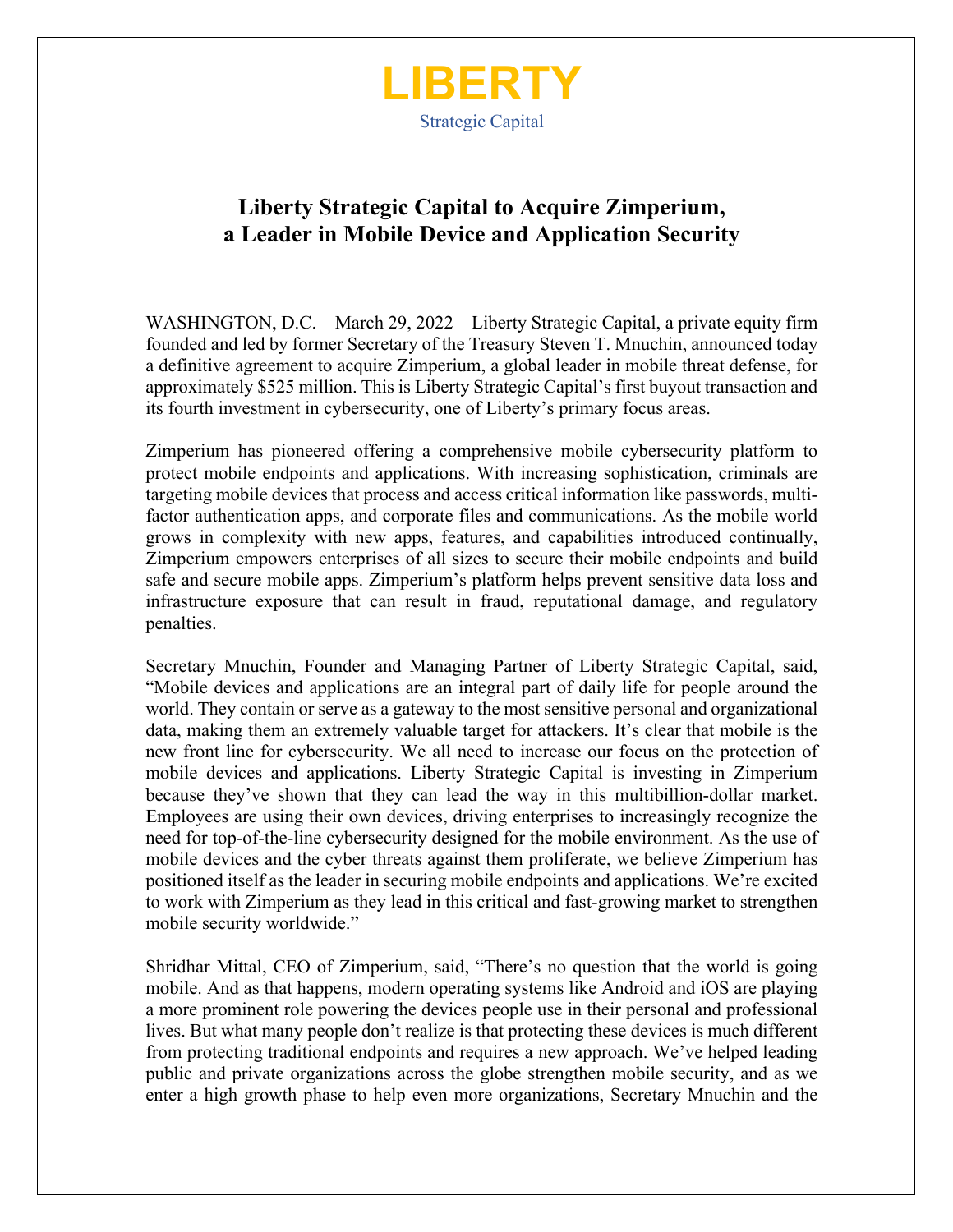team at Liberty Strategic Capital will be a tremendous asset to guide and propel our company forward. I would also like to personally thank the incredible investors that have supported our company and vision of making mobile secure, including Warburg Pincus, Sierra Ventures, SoftBank, Telstra Ventures, and Samsung."

Secretary Mnuchin will chair Zimperium's Board of Directors. SoftBank Corp., which has been an investor in Zimperium since 2017, will continue as a minority investor. The acquisition, which is subject to regulatory approvals and customary closing conditions, is expected to be completed in the second quarter of 2022.

## **Advisors**

Paul, Weiss, Rifkind, Wharton & Garrison LLP provided legal counsel to Liberty Strategic Capital in this transaction. J.P. Morgan Securities LLC acted as exclusive financial advisor to Zimperium, while Orrick Herrington & Sutcliffe LLP provided legal counsel.

#### **About Zimperium**

Zimperium provides a leading mobile security platform purpose-built for enterprise environments. With machine learning-based protection and a single platform that secures everything from applications to endpoints, Zimperium's solution provides on-device mobile threat defense to protect growing and evolving mobile environments. Zimperium is headquartered in Dallas, Texas. For more information, follow Zimperium on Twitter (@Zimperium) and LinkedIn (https://www.linkedin.com/company/zimperium), or visit www.Zimperium.com.

### **About Liberty Strategic Capital**

Liberty Strategic Capital is a Washington, D.C.-based private equity firm focused on strategic investments in technology, financial services and fintech, and new forms of content. The firm was founded in 2021 and is led by former Secretary of the Treasury Steven T. Mnuchin. Liberty's portfolio includes significant investments in the cybersecurity technology firms Cybereason, Contrast Security and BlueVoyant, as well as an investment in the satellite technology firm Satellogic. As Secretary of the Treasury and a member of the National Security Council, Secretary Mnuchin helped shape the U.S. government's approach to cyber threats, including supervising the design of new economic sanctions targeting Iranian, Russian, and North Korean cyber attackers and transnational cyber criminals, and using sanctions authorities to combat ransomware attacks. Secretary Mnuchin was also the U.S. government's lead official responsible for cybersecurity across the financial services sector. In that capacity, he worked directly with top U.S. regulators and chief executives of the largest U.S. financial institutions on cybersecurity preparedness, regulatory coordination, and incident response. In addition, Secretary Mnuchin led the modernization of technology and data security within the Internal Revenue Service to better protect the single largest collection of sensitive personal financial data in the country.

Liberty Managing Director Michael D'Ambrosio, a former Assistant Director of the United States Secret Service with deep experience in national security and cybersecurity issues,